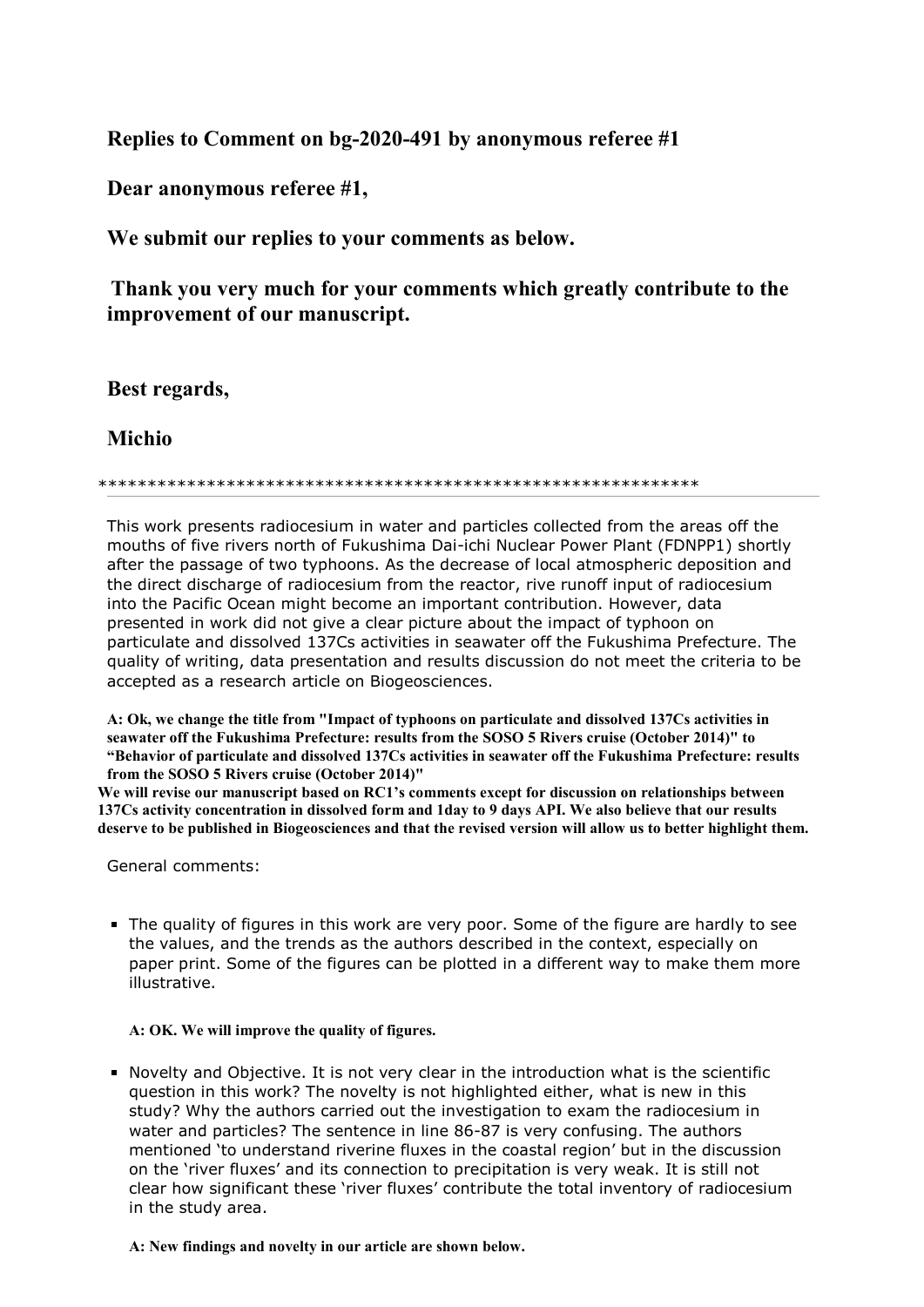**1, We highlighted simple two end-members mixing between river water and open sea water after flooding due to heavy rain showed by data in Fig. 8, Salinity vs. 137Cs activity concentration. Extrapolation to salinity equal zero gave us an appropriate number of 137Cs activity concentration in dissolved form at the mouth of the Ukedo river. This is the first data set of this kind.** 

**2, Contrary to the dissolved phase, 137Cs/134Cs ratio decay corrected to 11 march 2011 in the extracted organic fraction (extracted by conc. H2O2) did not change with distance from the coast underlying the decoupling of these two phases Dissolved phase follows a classical two end-member mixing while the extracted organic phase is characterized by ratio of the FDNNP1 releases even at distance from the coast**

**3, The amount of precipitation for the day and 137Cs activity concentration were not correlated as**  <sup>137</sup>Cs activity concentration which clearly indicated that a simple saying like "heavy rain is a cause of **higher 137Cs activity concentration" is far from reality. Indeed, a timelag of 10 to 60 hours is generally observed between the time of the rains and the increase in the (total) flow of the rivers depending on the watershed scale including the magnitude of the slope gradient of the Tohoku region in Japan. In addition, the main inputs of radiocaesium from land to the ocean are via riverine particle fluxes (Sakuma et al., 2019). It is therefore necessary to consider also the delay due to the phase change of part of the caesium fixed on the particles towards the dissolved phase at river mouth due to change in physico-chemical conditions, especially ionic strength. According to Delaval et al (2020) two first-order reactions govern the kinetics of the process, with half-life reaction times of 1 h and a few days depending on the sites of cesium binding on the particles.**

**Therefore, a delay of a few to several days can be observed between the time of heavy rains and the increase of dissolved cesium in the coastal area in connection with biogeochemical and hydrological processes.** 

**These background knowledges underpin our finding that the dissolved radiocaesium activity concentration shows a correlation with several days API, and not with the amount of the precipitation of the day.** 

**Objective of this work is the study of the behavior of particle and dissolved radiocaesium at coastal region of Fukushima based on detailed observations.**

**RC1 asks that "It is still not clear how significant these 'river fluxes' contribute the total inventory of radiocesium in the study area.". Flux estimation is not an aim of this paper and we have submitted an article to Biogeoscience "Aoyama, M., Charmasson, S., Hamajima, Y., Duffa, C., Tsumune, D., and Tateda, Y.: Tritium activity concentration and behaviour in coastal regions of Fukushima in 2014, Biogeosciences Discuss. [preprint], https://doi.org/10.5194/bg-2021-10, in review, 2021.". In this article we have presented estimates of 3H and 137Cs fluxes from rivers located north and south of FNPP1, FNPP1 and open water (see below).**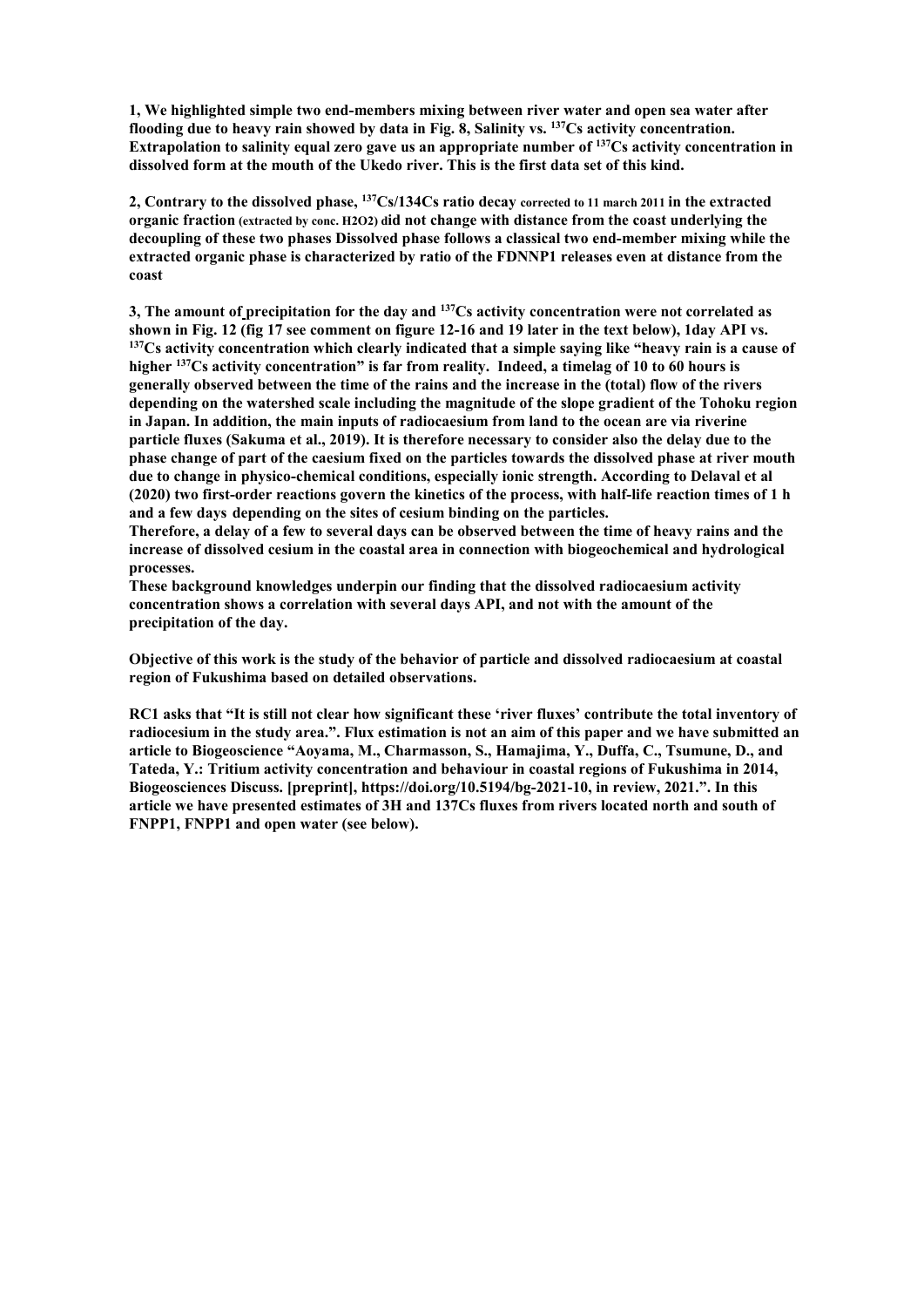| Table 3 Estimated flux of 3H and 137Cs |             |                           |             |
|----------------------------------------|-------------|---------------------------|-------------|
|                                        | June 2014   | October 2014 October 2019 |             |
|                                        | $Bq$ day-1  | $Bq$ day-1                | $Bq$ day-1  |
| <b>Total 3H flux</b>                   | $5.8E + 10$ | $6.3E+10$                 | $6.1E+10$   |
| Open water                             | $5.2E+10$   | $5.2E+10$                 | $5.2E+10$   |
| Rivers north of FNPP1                  | $3.2E + 09$ | $5.3E + 09$               | $6.0E + 09$ |
| The port of FNPP1                      | $1.9E + 09$ | $4.5E + 09$               | $1.4E + 09$ |
| Two rivers south of FNPP1              | $4.2E + 08$ | $6.6E + 08$               | $1.0E + 09$ |
|                                        |             |                           |             |
| 56N at FNPP1(not included to total)    | $8.6E+10$   | $5.6E+10$                 | $2.8E+10$   |
|                                        |             |                           |             |
| <b>Total 137Cs flux</b>                | $5.0E + 09$ | $4.5E + 09$               | $2.8E + 09$ |
| Open water                             | $1.6E + 09$ | $1.6E + 09$               | $1.6E + 09$ |
| Rivers north of FNPP1                  | $5.9E + 08$ | $7.4E + 08$               | $1.9E + 08$ |
| The port of FNPP1                      | $2.8E + 09$ | $2.1E + 09$               | $9.7E + 08$ |
| Two rivers south of FNPP1              | $1.4E + 08$ | $1.6E + 08$               | $5.4E + 07$ |
|                                        |             |                           |             |
| 56N at FNPP1(not included to total)    | $8.4E + 09$ | $8.0E + 09$               | $3.4E + 09$ |

The definition of organic particle. The authors used concentrated nitric acid and hydrogen peroxide to process the samples and claim the obtained radiocesium was associated to organic form. I disagree to term this fraction as 'organic particle', because

1) the experiment details were not clear. What was the ratio between sample and reagents, what temperature was applied? 2) There was no data/literature to support the obtained radiocesium was only associated to organic matter. As concentrated nitric acid is a strong acid, it can easily dissolve inorganic radiocesium absorbed on the particle surface and can also extract radiocesium incorporated to the mineral lattices. Even though the authors reported the results of radioacesium for this 'organic particle' fraction, the interpretation and discussion on the results is not in depth. Why the authors analyzed radiocesium in 'organic particles'? Why 137Cs activities concentration in 'organic particles' were one or two order lower than dissolved 137Cs (line 173), while 137Cs in all particles were higher than dissolved 137Cs (line 169)? How these results are connected to typhoon?

**A: In the current text I made a copy paste mistake. We only used conc. H2O2 with pure water, and did not use conc. HNO3. The Actual method for getting the organic fraction is given below.**

**On the filters there were yellow-brown matters for all surface layer samples. Then we poured H2O2 step by step about 2 ml each time. We stopped adding H2O2 when the color disappeared.** The fraction **dealt with in this paper corresponds to this soft extraction. We revised this part as appropriately as below.**

**In the current text, we stated that "Organic form of radiocaesium of the samples were obtained by disillusion of organic portion on the filter using concentrated nitric acid and concentrated hydrogen peroxide at all stations, then filled and dried up in a Teflon tube.".** 

**We will revise as below based on our lab note by my staff.**

**We performed filtration using membrane filter with a pore size of 0.45-µm (Millipore HA). The filters were dried up and weighed to determine the mass of particles on the filter. Then, 4ml conc. H2O2 were poured on the filter placed in a plastic try three times with an interval of a few days, 5 Dec.2014, 8 Dec. 2014, 10 Dec. 2014 for all treated filters. And 4ml pure water were added on 8 Dec. 2014. Then if orange or brown parts still exist, we added pure water 4ml and 4ml con.H2O2 again on 15 Dec. 2014 to about half the number of filters. The end point was the visual inspection of the color disappearance. The solutions were put in a Teflon tube and measured at Ogoya laboratory after drying. Therefore, in**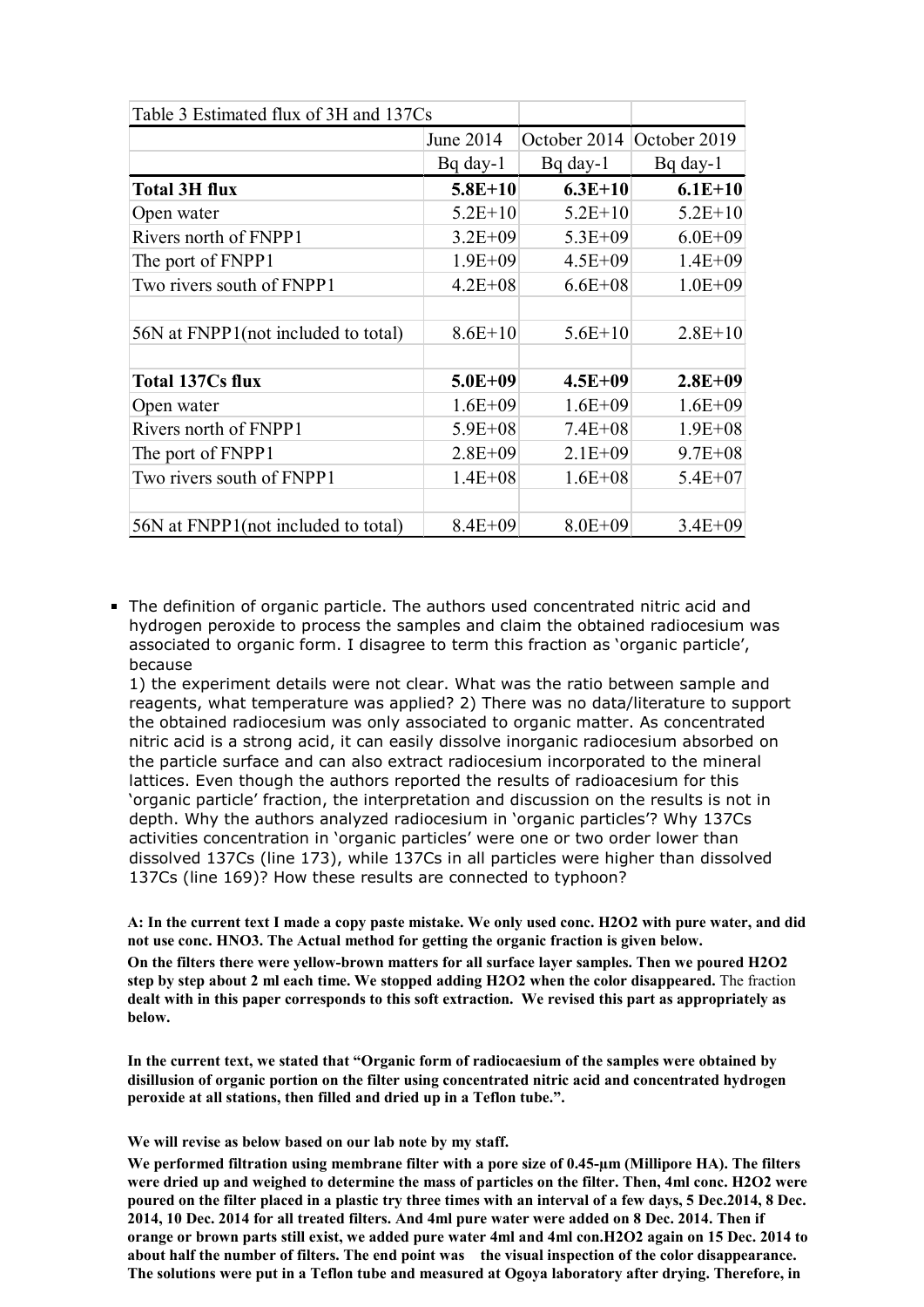**the revised article we will mention extracted organic fraction instead of organic particles** 

137Cs/34Cs ratio in particles. The authors in section 4.2 discuss the source term of 137Cs based on the 137Cs/134Cs in seawater, but why the authors did not discuss the obtained results for 137Cs/134Cs in particles? The authors claim the 137Cs/134Cs ratios in particle do not changes with distances but what are these values obtained in this work? Do they agree with the estimated ratios for FDNPP? Again, how typhoon impact the distribution of 137Cs/134Cs ratios?

**A: As shown in Fig 6, the 137Cs/134Cs ratio in particles was only obtained for the very coastal region and we do not have data to study the link with distance given the very small amount of material collected outside the area very close to the coast preventing us from carrying out gamma spectrometry. However, the new finding is that the 137Cs/134Cs ratio in the organic fraction extracted remains close to 1 and does not change with distance.** 

**137Cs/134Cs activity ratio in particles are shown in Figs.6 and 7. General tendency is same as 137Cs/134Cs activity ratio in the extracted organic fraction. We will add a few sentences on 137Cs/134Cs activity ratio in particles. We do not have data on distance dependency for all particles. (see new fig. 6)**

**We stated that "the 137Cs/134Cs ratios in the extracted organic particle do not changes with distances" and not that "the 137Cs/134Cs ratios in particle do not changes with distances". The data are in DOI00030 and Figs. 6 and 7.**

API calculation. I am not convinced by the API calculation approach. As the definition of K is not clear, what is the difference between K1, K2, …Kn, Why the authors set K to 1? Besides, from Fig. 17, the maximum value for R is about 0.5, meaning the R2=0.25. Therefore, none of these correlations is significant. I do not think it make much sense to perform such correlation analysis. Direct use of the metrological data (e.g., rainfall) would be sufficient to support the conclusion that high 137Cs activity concentrations in September-October were connected to the typhoon events.

**A: It is clear that there is no relationship between the amount of rain of the day and the 137Cs activity. It is therefore not scientific just to say that high 137Cs activity concentrations in September-October were connected to the typhoon events. By drawing time series of precipitation and 137Cs activity, anyone can see good relationships between these two variables, but this is only visual based. If we want to go more deeply in these relationships we have to take into account the fluvial phenomena, that is to say we must consider Hydrology and biogeochemistry (see sentences #3** in reply to **Novelty and Objective) and how 137Cs activity is connected/related to with the precipitation in the watershed and phase change from particle to dissolved form when entering the marine environment. So in this article we looked at relationship between the API and 137Cs activity concentration. This constitutes one of the novelties of this article.**

**For API calculation, when we could not get detailed hydrological information on interested region, it is common to use all K=1.**

**As RC1 pointed out, the correlation coefficients may appear weak. But the amount of data is substantial and we tested the significance of these coefficients by a student's t test. The API 4 days to the API 9 days were significantly correlated with the activity concentration of 137Cs at a confidence level of 99% as indicated below.**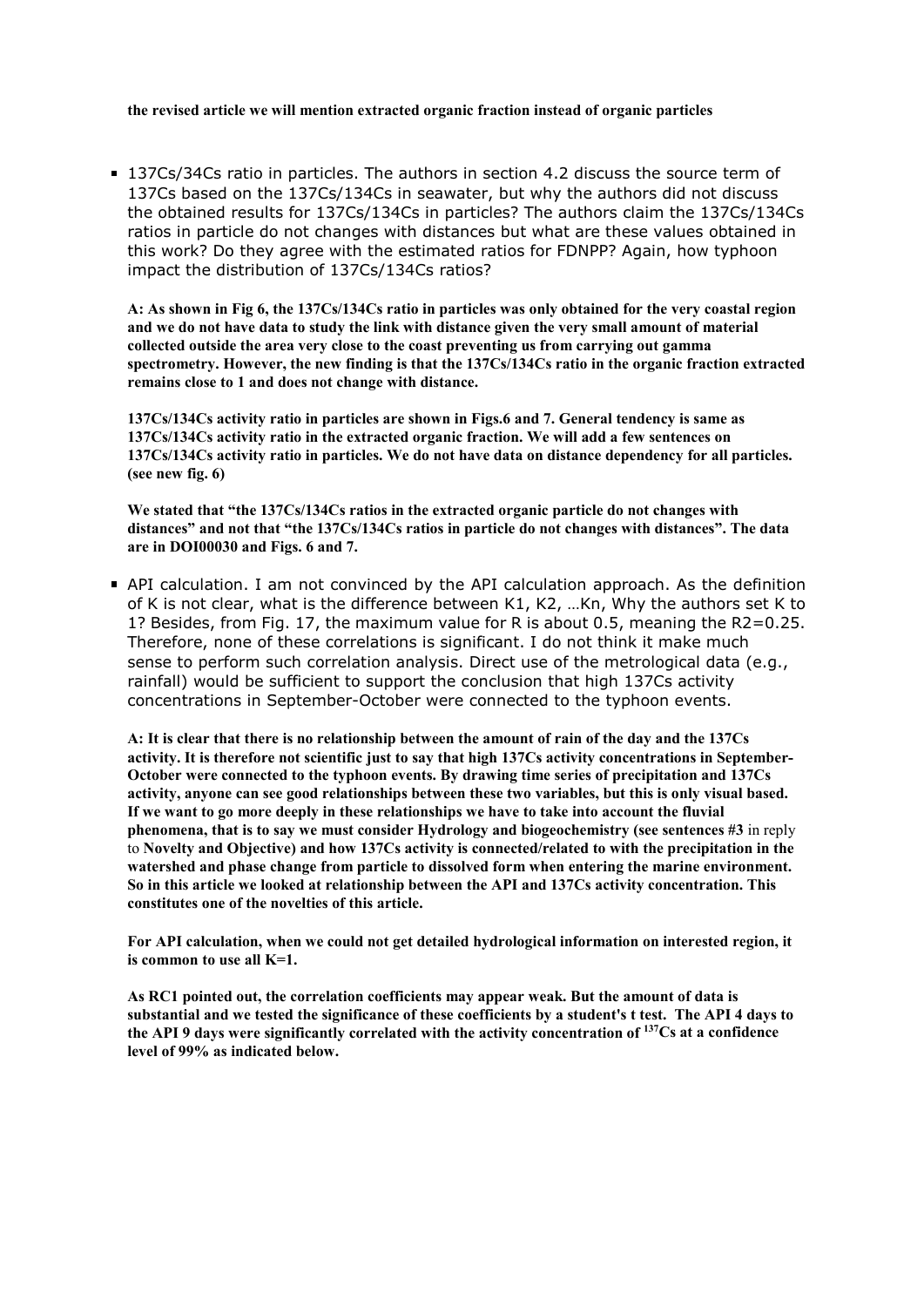| station |       | number of data |         | 1dav API  |        |        |        |        |        |        |        | 2days API3days API4days API5days API6days API7days API8days API9days API |
|---------|-------|----------------|---------|-----------|--------|--------|--------|--------|--------|--------|--------|--------------------------------------------------------------------------|
| Tomioka | $n =$ |                | $72$ r= | $-0.0208$ | 0.2964 | 0.3362 | 0.4177 | 0.5283 | 0.5059 | 0.5139 | 0.4322 | 0.5033                                                                   |
|         |       |                |         | 0.1737    | 2.5967 | 2.9869 | 3.8464 | 5.2053 | 4.9069 | 5.0124 | 4.0100 | 4.8733                                                                   |
|         |       |                | р       | 0.8626    | 0.0115 | 0.0039 | 0.0003 | 0.0000 | 0.0000 | 0.0000 | 0.0001 | 0.0000                                                                   |
|         |       |                |         |           |        |        |        |        |        |        |        |                                                                          |
| Ukedo   | $n =$ | $291$ r=       |         | $-0.0077$ | 0.1358 | 0.2075 | 0.3352 | 0.3657 | 0.3532 | 0.3577 | 0.3373 | 0.3140                                                                   |
|         |       |                |         | 0.1305    | 2.3295 | 3.6058 | 6.0493 | 6.6789 | 6.4170 | 6.5122 | 6.0913 | 5.6220                                                                   |
|         |       |                | p       | 0.8962    | 0.0205 | 0.0004 | 0.0000 | 0.0000 | 0.0000 | 0.0000 | 0.0000 | 0.0000                                                                   |
|         |       |                |         |           |        |        |        |        |        |        |        |                                                                          |
| lwasawa | $n =$ | $243$ r=       |         | 0.0536    | 0.1497 | 0.3114 | 0.3412 | 0.3433 | 0.3441 | 0.3634 | 0.3516 | 0.3651                                                                   |
|         |       |                |         | 0.8329    | 2.3511 | 5.0876 | 5.6342 | 5.6741 | 5.6902 | 6.0549 | 5.8298 | 6.0876                                                                   |
|         |       |                | D       | 0.4057    | 0.0195 | 0.0000 | 0.0000 | 0.0000 | 0.0000 | 0.0000 | 0.0000 | 0.0000                                                                   |
|         |       |                |         |           |        |        |        |        |        |        |        |                                                                          |
| 56N     | $n =$ | $243 r =$      |         | 0.1175    | 0.1899 | 0.1965 | 0.1740 | 0.3005 | 0.2701 | 0.2437 | 0.2280 | 0.2342                                                                   |
|         |       |                |         | 1.8361    | 3.0025 | 3.1106 | 2.7437 | 4.8907 | 4.3542 | 3.9016 | 3.6350 | 3.7401                                                                   |
|         |       |                | D       | 0.0676    | 0.0030 | 0.0021 | 0.0065 | 0.0000 | 0.0000 | 0.0001 | 0.0003 | 0.0002                                                                   |

- The language shall be improved thoroughly, as many descriptions are not concise. There are also repeated contexts.
	- **A: Ok these various aspects will be improved.**

Specific comments:

■ Line 37: please give uncertainties for these 137Cs/134Cs ratios.

**A: Nishihara et al., 2012 did not give uncertainties on inventory estimates in the three cores, but around 10 % should be a fair number of uncertainties for these 137Cs/134Cs ratios uncertainties based on personal communication with Dr. Nishihara. In Table 1, we already put 10% as magnitude of uncertainty to these ratios.**

Line 40: why the measurements were inaccurate? Please explain.

**A: The sentence was incomplete.** 

**In the current text we stated as below.**

**In the coastal region, however, the 137Cs to 134Cs activity concentration ratio in dissolved radiocaesium in seawater was reported to be uniform and very close to 1 (Buesseler et al., 2012;Buesseler et al., 2011), probably because of inaccuracies in the measurements made during monitoring by the Japanese Government and Tokyo Electric Power Company Holdings, hereafter TEPCO.**

**We will revise this part as below**

**In the coastal region, however, the 137Cs to 134Cs activity concentration ratio in dissolved form in seawater was reported to be uniform and very close to 1 (Buesseler et al., 2012;Buesseler et al., 2011). When we look at the TEPCO and governmental monitoring data, the 137Cs to 134Cs activity concentration ratios were scattered around 1 and could not distinguish the ratios originated from core 1 and core2/3. This probably because of larger uncertainty and inaccurate measurements made during monitoring and also mixing processes along the coast among releases originating from these various cores. Up to now, there is no report on 137Cs to 134Cs activity concentration ratios in seawater in which two different ratios were distinguished by observations.**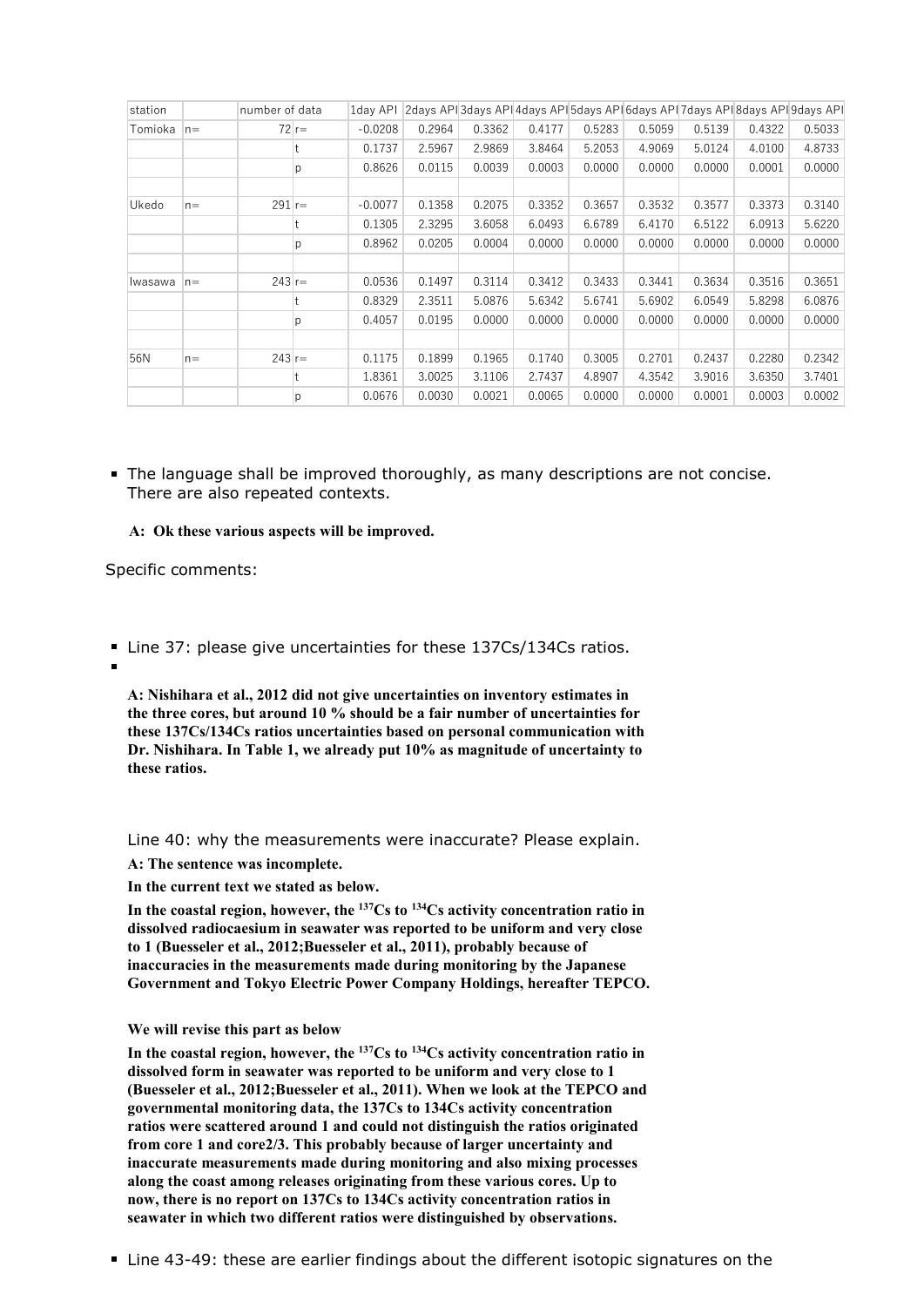particles affected by different units of FDNPP. The summary should be shortened to focus on the key point for this work.

### **A: OK we do so.**

**In the current text we stated as below.**

**Miura et al. (Miura et al., 2020) have reported two types of caesium‑bearing microparticles emitted from the FNPP1 accident that were separated from road dust and non-woven fabric cloth. Type-**A particles, which were spherical and  $\sim$ 0.1–10  $\mu$ m in diameter, contained  $\sim$ 10<sup>-2</sup> to 10<sup>2</sup> Bq of <sup>137</sup>Cs **radioactivity concentration. Type-B particles, which had various shapes and were 50–400 µm in diameter, contained 101 –104 Bq of 137Cs radioactivity concentration. The 137Cs to 134Cs activity concentration ratios in Type A and Type B particles were in excellent agreement with the corresponding ratios in cores 2 and 3 in the former case and in core 1 in the latter case. The evidence therefore indicated that the type A particles came from Units 2 and 3, and the Type B particles came from Unit 1.**

**We will revise as below,**

**Miura et al. (Miura et al., 2020) reported two types of caesium‑bearing microparticles emitted**  during the FNPP1 accident and the <sup>137</sup>Cs to <sup>134</sup>Cs activity concentration ratios in these two types of **particles were in excellent agreement with the corresponding ratios in cores 2 and 3, and in core 1, respectively.** 

Line 62-74. These are also very tedious literature review. It is better to extract the most important findings which are relevant to this work.

**A: We do not think that this is a "very tedious review" as the assessment of 137Cs river fluxes is very important and we want to give good information about this issue. But, we will make this part more concise.**

Line 157-159: these values are not reflected anywhere in the figures or table. These sentences should also be more concise.

**A: readers can easily calculate these values in line157-159 based on observed data as shown in DOI00030. We will make more concise here.**

- Line 162-165. These are somehow repeated sentences. **A: yes, we will revise as you suggested.**
- Line 187-189: it is a very long sentence, please modify. Besides, it is not clear whether the findings about organic particles in this work agree with Naulier et al.

**A: It is true that we do not have data on both the total suspended matter and the organic fraction extracted which would have allowed a more complete comparison with the work by Naulier et al. However, the fact that the 137Cs / 134Cs ratios are different in the dissolved phase and in the fraction extracted underlines a decoupling of these two phases. These ratios show that the extracted organic fraction is labelled by the releases from the FDNNP1 even at distance from the coast contrary to the water masses containing them, which corroborates the importance of the contributions of organic matter in the transfer of cesium from land to the sea.**

The conclusion should be re-written. The conclusion shall not compile all the detailed results obtained from the work. It shall be more informative to let the reader understand the main points of the work and provides the reader with a sense of closure on the topic.

**A: We thought it was important in articles of this type based on observations to have a detailed and precise conclusion. However, we will revise the conclusion section, taking into account RC1's comments, to clarify the content and highlight the novelty and new findings of our article for readers. Although these changes are provisional and will be revised again, some sentences for conclusion which will be included in the upcoming revised article are shown below to meet your request.**

**The detection of both 134Cs and 137Cs in all dissolved samples demonstrated contamination from the FNPP1 accident with higher values in the surface layer compared to the bottom layer and a clear decrease with**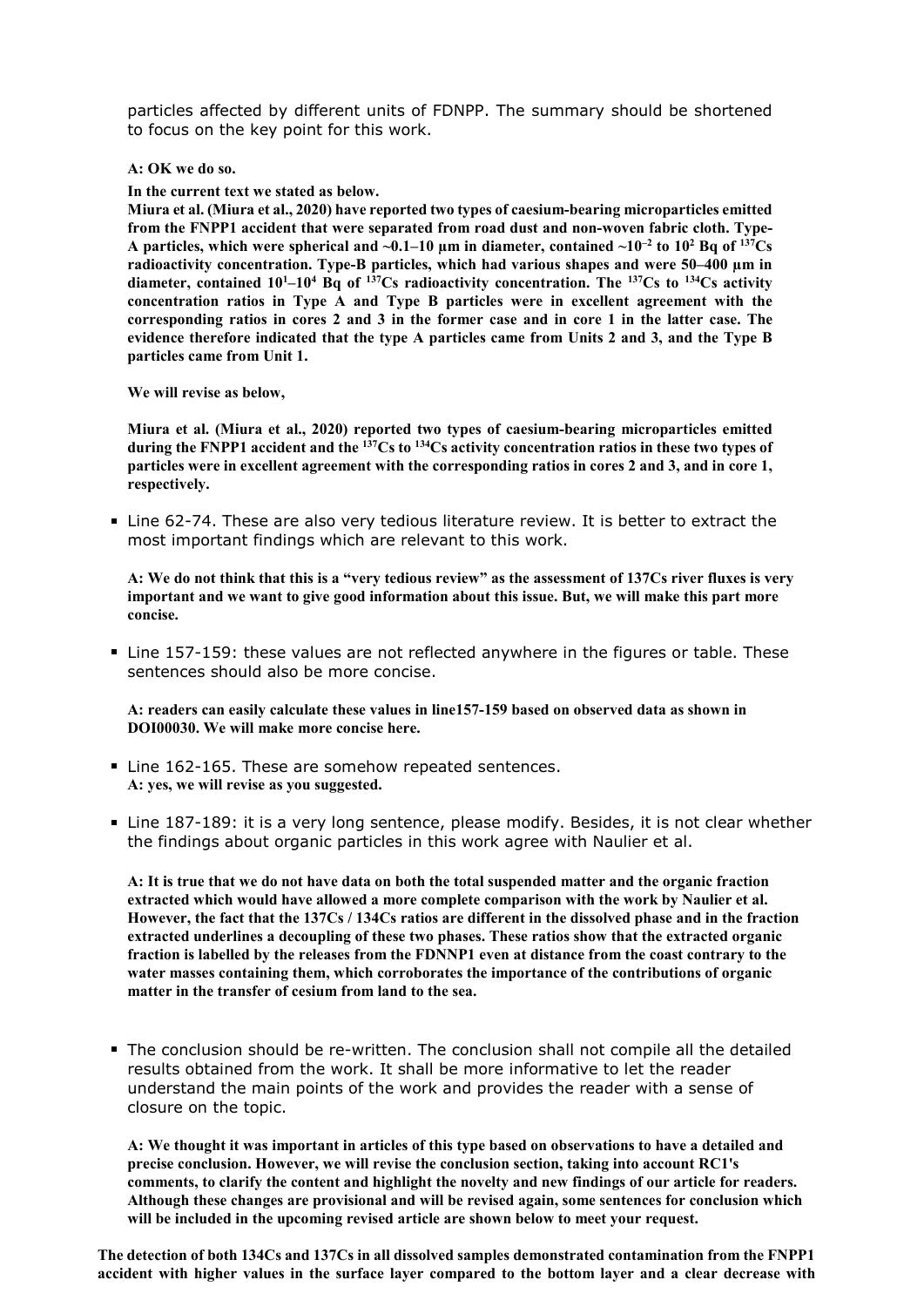**distance from the coast. The decrease of caesium activity concentration with increasing salinity reflected mixing of coastal water with open-ocean water.** 

**At the stations very close to the coast relatively high 137Cs activities in all particles with values exceeding the dissolved 137Cs activities were observed. Beside, 137Cs activities were generally one or two orders of magnitudes lower in the extracted organic fraction than in the dissolved fraction reflecting the fact that the organic component of the particulate matter sampled is not the main carrier of cesium.** 

**The 137Cs/134Cs activity concentration ratio in the dissolved phase changed drastically due to mixing with open-ocean water. In contrast, this ratio in the extracted organic fraction did not change with distance from shore or with 137Cs activity concentration and generally remained close to 1, even at locations far from the coast. This pattern indicates a decoupling between these two phases with the extracted organic fraction characterizing particle originating from land even at distance from the coast.** 

**When considering 137Cs/134Cs ratios, the source of radiocaesium in the coastal region north of FNPP1 should be related to releases from the core of Unit 1 of FNPP1, while in the coastal region south of FNPP1 the source should be a mixture of releases from the core of Unit 2 and the core of Unit 1 of FNPP1.**

**137Cs activities on the Fukushima coast and the modified 7-day API showed a good positive relationship with the exception of 56N canal of FNPP1. In fact, at this location, high 137Cs activities are observed apart from an event of heavy rain.** 

**This study shows the need to better characterize the inputs of rivers in taking into account on one side their hydrologic characteristics and on the other hand the nature of their solid discharges and phase change from particle to dissolved form. Special attention should be payed to the organic fraction of the riverine inputs as well as their fate in the coastal environment in the area which has been impacted by the accident.** 

1. It is better to combine two figures, with one larger scale map indicating geographical positon and the current circulation pattern of the study area, and another details the sampling stations. It better to remove some of the annotations to the figure caption or use smaller fonts so it does not look so squeezed, and to use different symbols to mark different rivers so the reader can easily follow.6

#### **A: We will revise as you suggested.**

2 and Fig. 9, they are very unclear. Why the authors do not use Ocean Data View to present the distribution of radio cesium on the surface water?

**A: In case of that when gradient of target data is high and one side boundary is land, ODV interpolation usually give us inaccurate figures, so we use 3D bar graph to show accurate distribution of 137Cs in coastal region. But, we will try to clarify these two figures in the upcoming revised article.**

Fig 3-7, the symbols are too small to be distinguished. The authors pull data for all stations in these figures, very hard to extract useful information. Why the authors do not use different symbols to present different rivers, so the reader can visualize the variations.

**A: OK. We redraw figures with 6 different marks for on one hand the 5 river transects and the other hand S1-S12 stations and show the figures here.**

**In the new figures, we allocate marks as below**

**Mano river transect: solid square Niida river transect: solid circle Odaka river transect: solid up-pointing triangle Ota river transect: slid down-pointing triangle Ukedo river transect: solid diamond Coastal stations S1 – S12 :** ◺ **Lower Left Triangle**

**New Figure 3**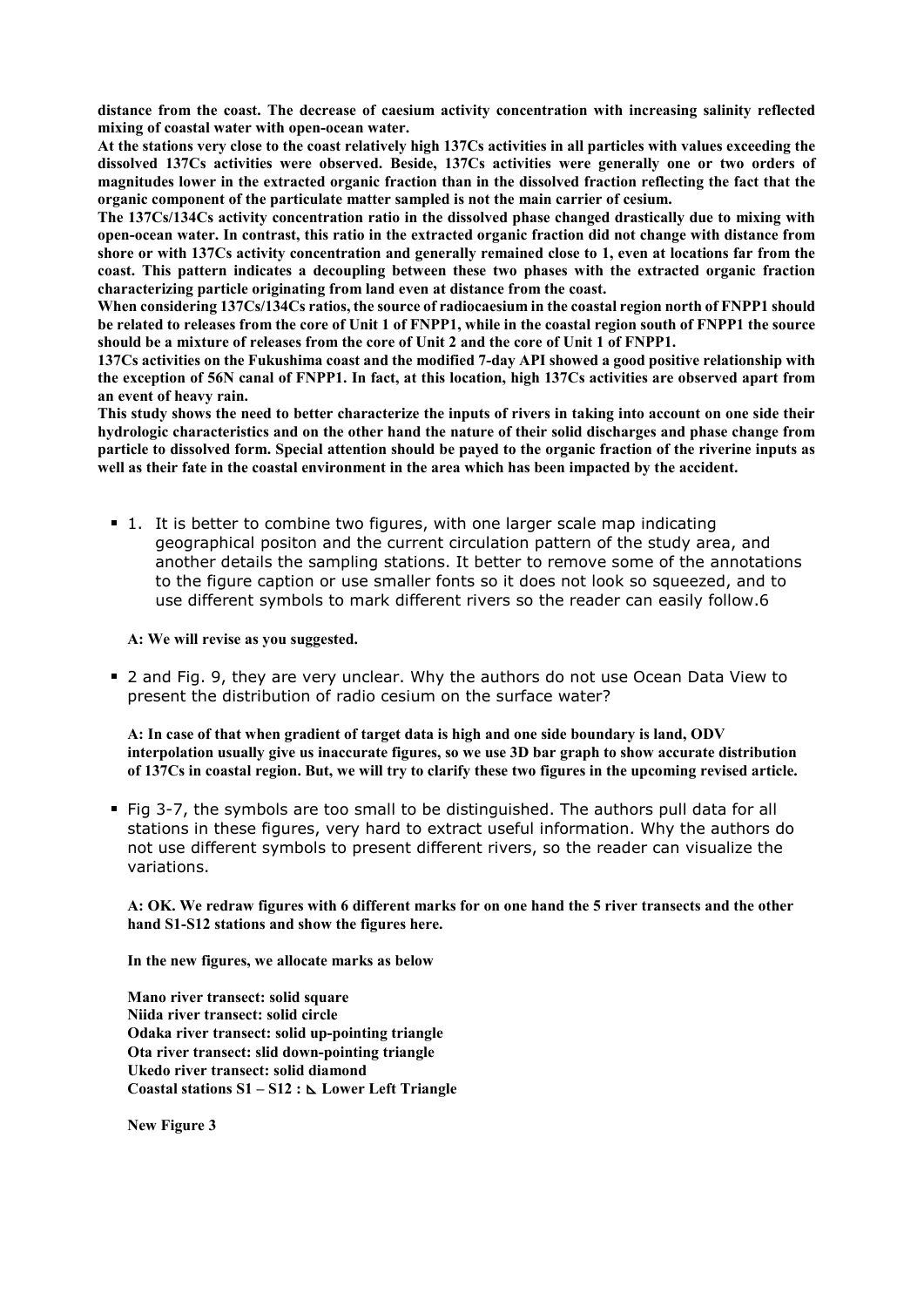

**For 5 rivers transect, red is for surface data and blue is for bottom data.**



**For 5 rivers transect, red is for surface data and blue is for bottom data.**



**New Figure 4**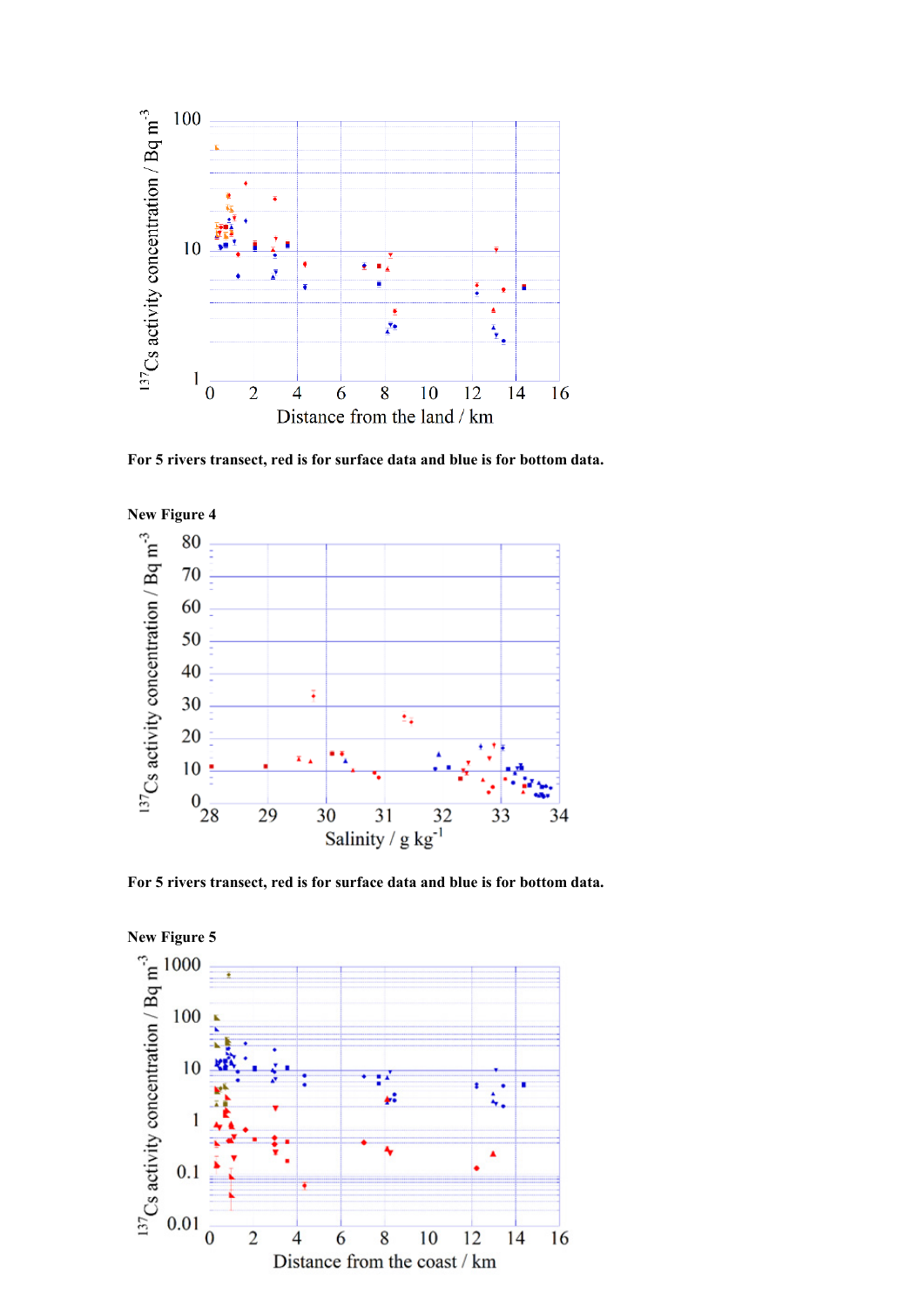Blue is for dissolved form of 137Cs in seawater Red is for 137Cs in the extracted organic fraction Dark brown is for 137Cs in all particle



**Blue is for dissolved form of 137Cs in seawater** Red is for 137Cs in the extracted organic fraction Dark brown is for 137Cs in all particle



Red is for 137Cs in the extracted organic fraction Dark brown is for 137Cs in all particle

■ 12-16 and Fig.19, I do not see the meaning for presenting these figures. All the figure do not show any statistical analysis data, based on the visual inspection, I do not see any of them have significant correlation. I would suggest remove them.

**A: We agree to delete fig 12 to 16 and fig 19, they are indeed not very informative and redundant with fig 17 that presents in a concise manner the clear improvement of correlation when integrating amount of daily precipitation over several days. The R coefficients may seem low however due to the large number of observations they are significant (see test results in the reply about API previously)**